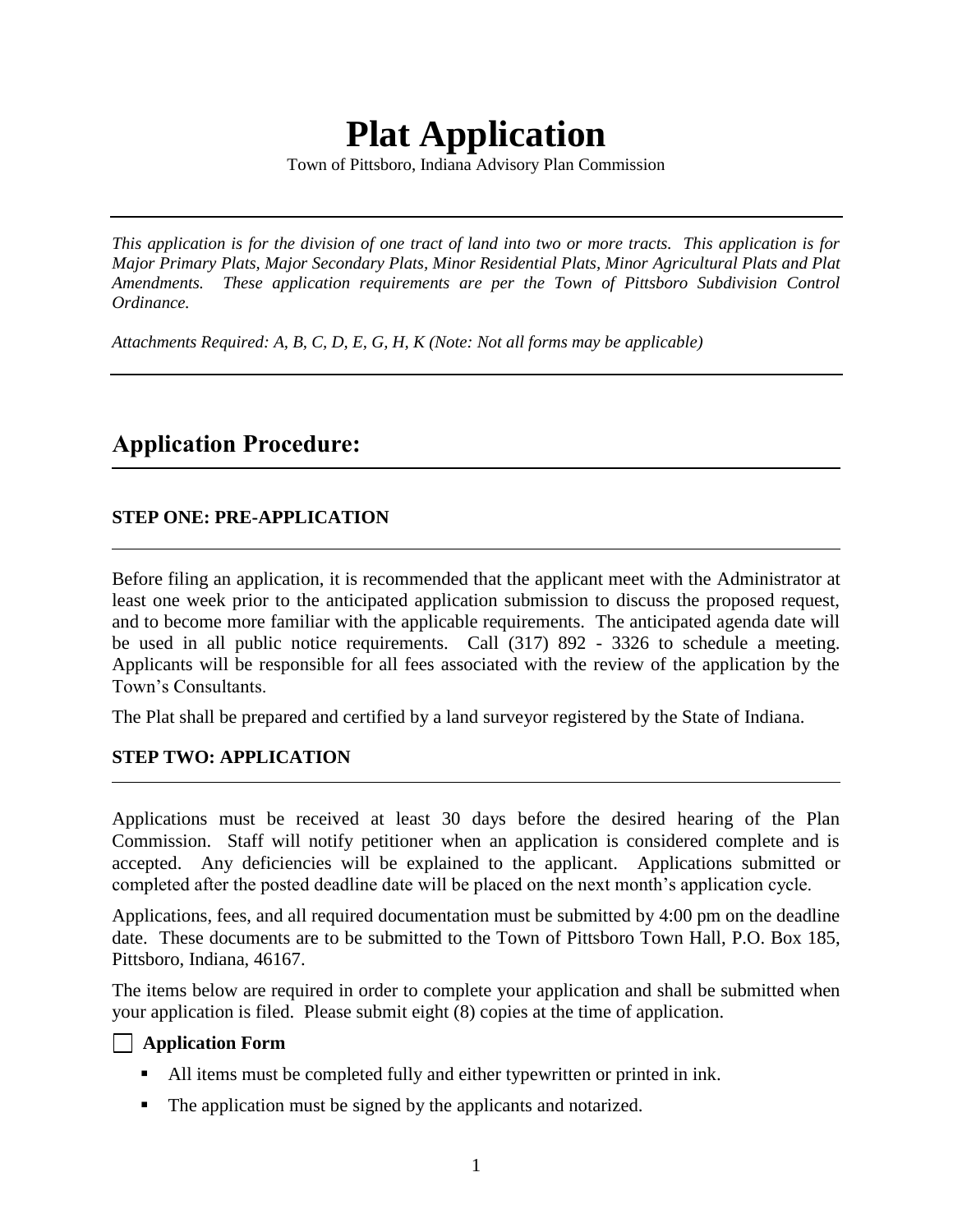#### **Application Fee**

- **Please refer to Attachment B for the fee schedule.**
- Checks are to be made payable to the Town of Pittsboro and submitted to the Clerk-Treasurer.

**Attachment A: Affidavit of Ownership** *(submit only if the applicant is not the property owner)* **Attachment B: Application Fees Attachment C: Review Fees Attachment D: Newspaper Notice Attachment E: Neighbor Notice Attachment G: Use Variance** *(submit only if requesting a Variance to any development standards of the Zoning Ordinance)* **Attachment H: Development Standards Variance** *(submit only if requesting a Variance to any development standards of the Zoning Ordinance)* **Attachment K: Waiver Request** *(submit only if requesting a Waiver to any development standards of the Subdivision Control Ordinance)* **Written Commitments** *(if required by the Town)* **Memorandum of Understanding** *(if required by the Town)* **Aerial Location Map** Aerial maps can be obtained from the Hendricks County Surveyor's Office, 355 South Washington Street, Danville, Indiana, 46122. (317) 745-9237 or an internet mapping source. Draw property lines of the site plan on the map. **Legal Description Drainage Review**

 All applications will need a determination from the Hendricks County Surveyor's Office, to whether the existing drainage conditions on the property necessitate a drainage review.

 **Final Covenants and Restrictions** *(if any)*

#### **Electronic Files**

 The above documentation should be submitted in hard copy as well as electronically (as both PDF and DWG) for the Town's files. If electronic copies are not possible, Town Staff can scan paper copies.

#### **Plat Plans**

 All plat applications shall meet the submittal requirements of the Town of Pittsboro Subdivision Control Ordinance.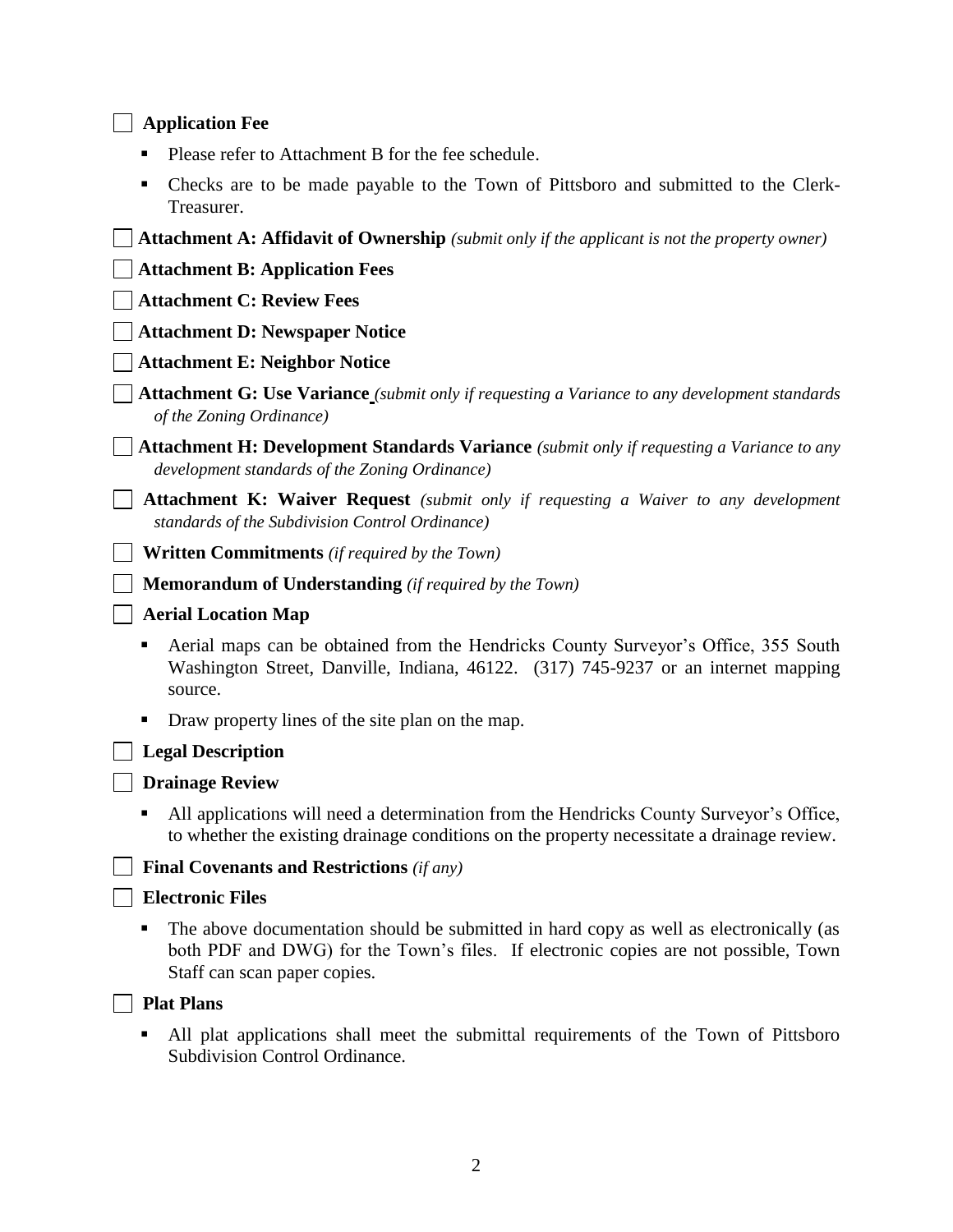#### **Plat Plan Requirements:**

- 1. The plat shall be drawn at a scale of fifty (50) feet to one (1) inch, except that when the drawing at that scale requires more than one (1) sheet, the plat may be drawn at a scale of one hundred (100) feet to one (1) inch. Sheets shall not exceed twenty-four (24) inches by thirty-six (36) inches in size.
- 2. All plats shall be prepared and certified by a land surveyor registered by the State of Indiana.
- 3. All plats shall include a vicinity map showing the following:
	- a) Location of proposed subdivision.
	- b) Existing subdivisions and parcels of land adjacent to the proposed subdivision, including the names of the property owners.
	- c) Existing schools, parks, playgrounds, or other similar public facilities that will serve the proposed subdivision.
	- d) All public thoroughfares/ rights-of-way adjacent to the site.
	- e) Location and size of all utilities adjacent to the subdivision site, including sanitary and storm sewers, gas lines, electric lines, telephone lines, water mains, fire hydrants, cable television lines, etc.
	- f) Existing zoning of the tract and all contiguous tracts surrounding the proposed subdivision.
	- g) All section and municipal corporate boundaries lying within or contiguous to the tract.
	- h) The location of any streets and alleys in the proposed subdivision showing the relationship of said streets to any existing or proposed streets in contiguous subdivisions or undeveloped property to produce the most advantageous development of the entire neighborhood.
	- i) The vicinity map may be prepared by indicating the data by notation on available maps of an appropriate scale.
- 4. A plat shall be submitted showing the following (items notated in *italics* are for Primary Plats ONLY):
	- a) The proposed name of the subdivision.
	- b) Names and addresses of the owner, subdivider, consulting engineer, land surveyor, and planning firm who prepared the plat.
	- c) Legend and notes, including a graphic scale, north point, and data.
	- d) Tract boundary lines showing dimensions, bearings, angles, and references to section, township, range lines or comers, and existing bench marks.
	- e) Topographic contours at typical intervals of one (1) foot if the general slope of the tract is less than five percent (5%), or intervals of two (2) feet if the slope is in excess of five percent (5%). Said contours shall be referenced to mean sea level elevations and to U.S. Geological Survey datum plane.
	- f) Layout of lots, showing dimensions and numbers.
	- g) Building lines showing setback dimensions throughout the subdivision.
	- h) Parcels of land proposed to be dedicated or reserved for schools, parks, playgrounds, or other public, semi-public, or community purposes.
	- i) Existing and proposed streets and rights-of-way on and adjoining the site of the proposed subdivision showing the proposed names, roadway widths, types and widths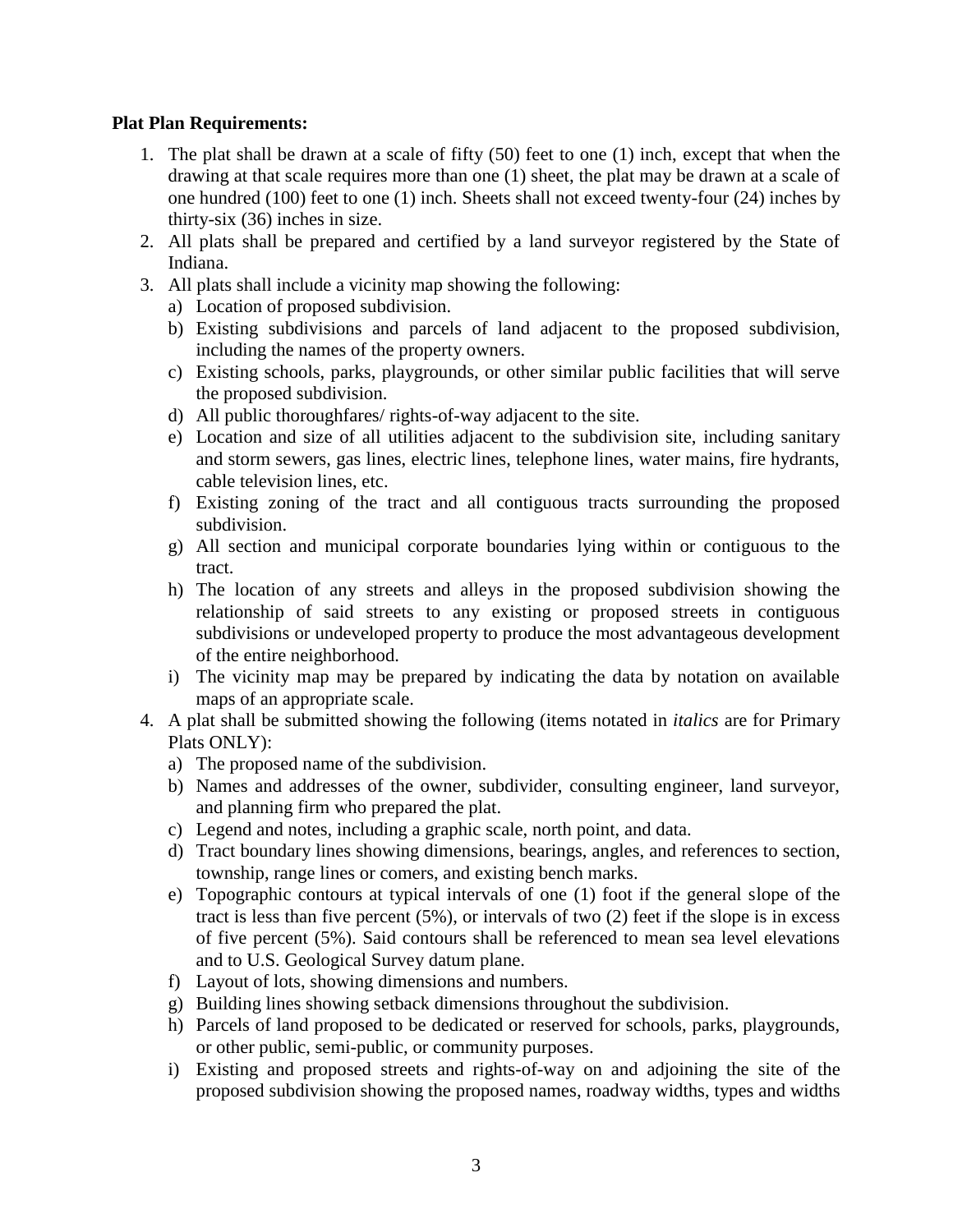of pavements, curbs, sidewalks, bikeways, jogging paths, and other recreational ways. This may be deferred to the Secondary Plat approval stage if permitted by the Zoning Administrator

- j) Existing and proposed easements including the location, width, and purpose of each easement.
- k) Location and size of utilities existing and proposed and on the site, including storm and sanitary sewers; water mains; electrical, telephone, and cable television lines; street lights; fire hydrants; and such other utilities as may be appropriate. NOTE: All proposed utility services must be underground; no open-loop geothermal systems are allowed within the municipal limits of the Town of Pittsboro; and all sump-pumps (excluding sanitary pumps for basements) must be connected to the storm sewer system or as permitted by the Commission.
- l) Location of natural streams, regulated surface drains, legal ditches flood plains, pipelines, power lines, etc.
- m) A preliminary drainage plan showing the proposed storm water drainage system to an improved outlet. Data shall be included showing that said outlet is adequate to accommodate the drainage requirements of the finished development. The plan shall include surface drainage system, storm sewer systems, subsurface drainage systems, and storm water detention facilities. Arrows designating the general drainage of all streets and lots shall be included.
- n) Location of any subsurface drain tile either known to exist or proposed for the site.
- o) Test results if required by the Town Engineer including test locations, made to ascertain subsurface soil, rock, and groundwater conditions.
- p) Location of water courses, marshes, wooded areas, isolated trees to be preserved, houses, barns, and other structures and significant features.
- q) Proposed sidewalks.
- r) Proposed decorative lighting.
- s) Type of drainage system(s) proposed to handle surface, underground, and runoff waters. The coefficient to be used for this determination shall be approved by the Town Engineer.
- t) The existing excess capacity available from the Pittsboro Waste Water Treatment Plant; the nearest location to the building site of a trunk or connecting sewer line; and the expected demand of the development or building. (numbers to be acquired from the Town)
- u) Preliminary architectural drawings in sufficient detail to show building size, height, materials, types of units, and location of all buildings (existing and proposed) on the development site. This requirement may be waived by the Town Engineer until secondary plat approval. In housing and large commercial developments this information may not be available.
- v) Proposed landscaping, signage, entrance to the development, screening, and attempts at preserving natural terrain and open space. The Plan Commission may request a landscaping/ screening plan. This requirement may be waived by the Town Engineer until secondary plat approval.
- *w) Estimated traffic count increase on adjacent streets resulting from the proposed development; description of type and condition of roads to serve such development; total number of motor vehicles expected to use or be stationed in such development;*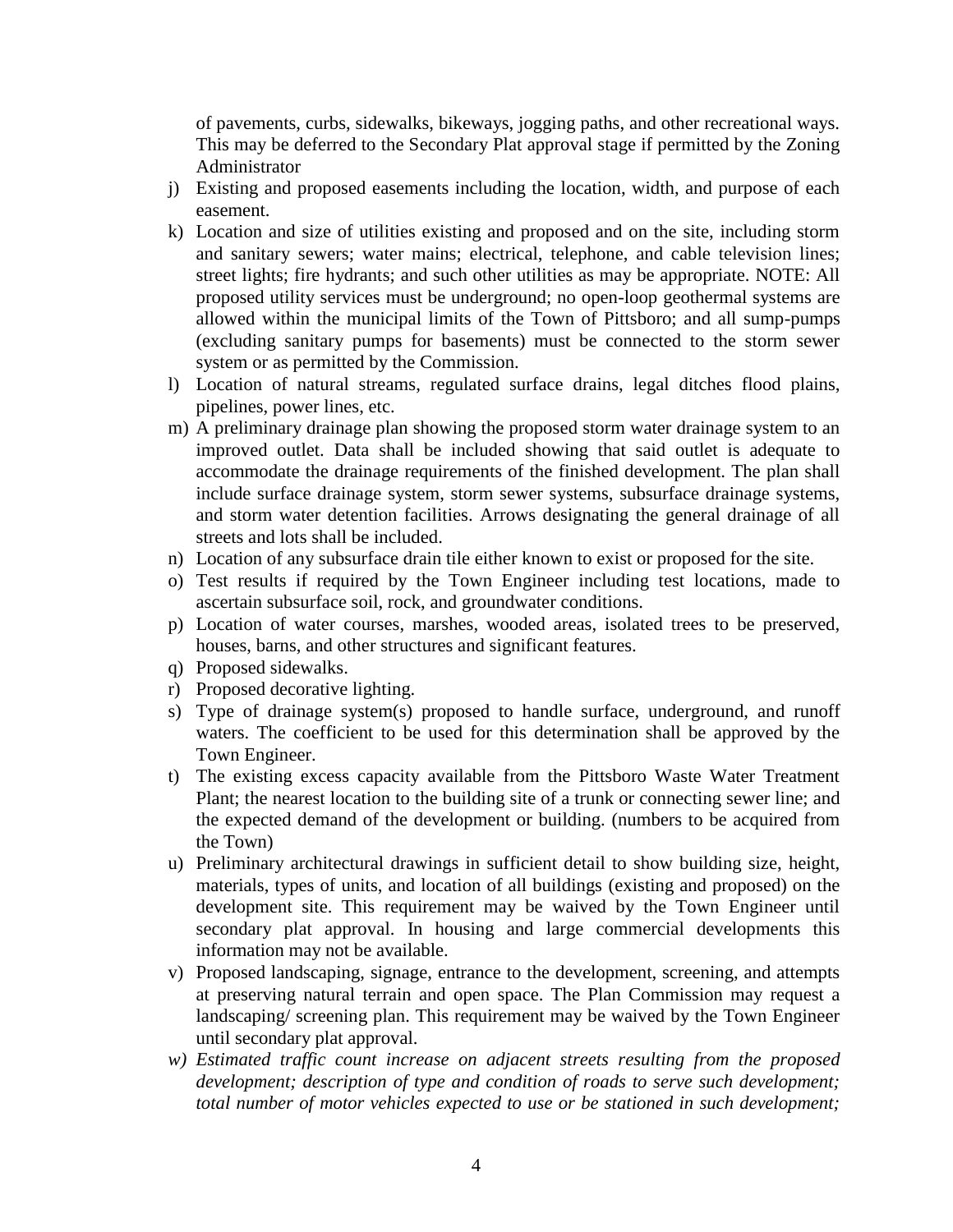*and on and off-site parking to be supplied. A formal engineering study need not be conducted unless the Commission requests such extensive information.*

- x) Photographs may be requested by the Zoning Administrator or the Town Engineer for specific areas or elements on or surrounding the site.
- *y) If the primary plat is to be divided into sections or phases of development, the boundaries and numbers of such sections shall be shown, and a conceptual plan for the entire subdivision shall be submitted as a "phasing schedule." Due to a fluctuating economy the Commission shall give some flexibility to revisions to the phasing schedule throughout the process and development.*
- *z) Protective covenants which are properly prepared and legally sound shall be incorporated in the plat.*
- *aa) Soil map of the site from the Soil Conservation Service.*
- *bb) Proposed development schedule.*
- 5. For a complete listing of the required plan needs, please refer to the Pittsboro Subdivision Control Ordinance.
- 6. Upon the Plan Commission's final approval of the plat, one (1) copy of the certified plat shall be forwarded to each of the following persons:
	- a) Hendricks County Auditor and Recorder
	- b) Any corporate utility company that may be affected
	- c) Subdivider or applicant
	- d) File of Plan Commission
	- e) Hendricks County Surveyor, if applicable
	- f) Town Engineer
	- g) Town Administrator

#### **STEP THREE: TECHNICAL REVIEW COMMITTEE**

The Technical Review Committee (TRC) has the review authority; if necessary, for the technical aspects of the application submittal. The TRC or Plan Commission staff will meet to discuss your proposal in the Town Hall approximately three (3) weeks before the desired hearing date. Plan Commission Staff will contact you with an appointment time. The TRC generally includes Plan Commission Staff; Engineer; Public Utility; Town Manager; Street Department, applicable School Superintendent; and applicable Safety Services. You or a designated representative with technical information regarding your submittal should attend. In some instances, additional information may be required by the TRC in order to complete a technical review of your application. This information must be submitted by the last day to submit information for the Staff Report.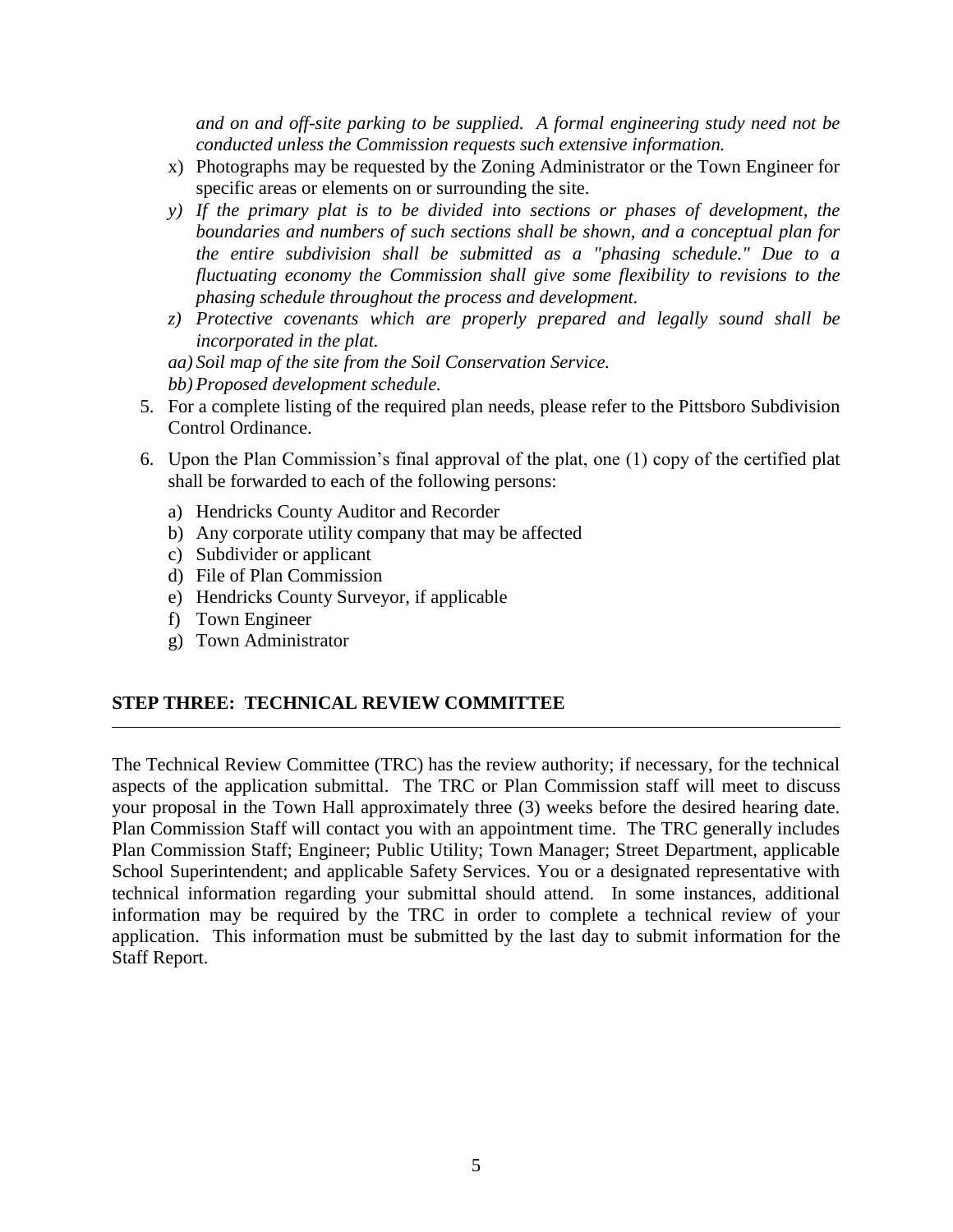#### **STEP FOUR: STAFF REPORT AND AGENDA**

After a thorough examination of information in the public record and findings from additional research, staff shall release the Staff Report and Agenda providing analysis of each agenda item. Such report shall be released along with the agenda a minimum of seven (7) days prior to the hearing. All documents, including revisions, to be studied and considered by staff for use in the Staff Report should be submitted no less than ten (10) days prior to the hearing. Any interested party may provide support documentation to be delivered to the Plan Commission members along with the Staff Report. To do so, the party must provide ten (10) copies of each document, which should be submitted no less than ten (10) days prior to the hearing.

#### **STEP FIVE: PUBLIC NOTICE PROCEDURES**

Proof of newspaper advertisement and surrounding property owner notification must be provided seven (7) days before the hearing date. Failure to provide proof of notice by this deadline may result in rescheduling of the hearing date.

**Newspaper Advertisement (Attachment D)**

**Surrounding Property Owner Notification (Attachment E)**

#### **STEP SIX: PLAN COMMISSION HEARING**

The Plan Commission shall follow their adopted Rules of Procedure for the hearing, a copy of which is available at the Town Hall. Public hearings of the Plan Commission are generally held the fourth Tuesday of each month at 7:00 p.m. at the Pittsboro Town Hall. Always check with the Town Hall or Town Staff to verify the exact meeting date, place, and time should a conflict occur.

When your request comes up on the agenda, you will be asked to present your request to the Commission. You may employ a representative for this purpose or do it yourself. You may use any maps or graphics that will assist in the presentation. If the Commission members need additional information, they will ask questions regarding your request. Following any questions, the Commission will take action on your application. They may approve, approve with conditions, or deny the application. The Plan Commission must provide a decision on the Plat within 21 days of a public hearing.

*An approved Plat must be recorded by the applicant at the Hendricks County Recorder's, Auditor's, and Surveyor's offices at the applicant's expense.*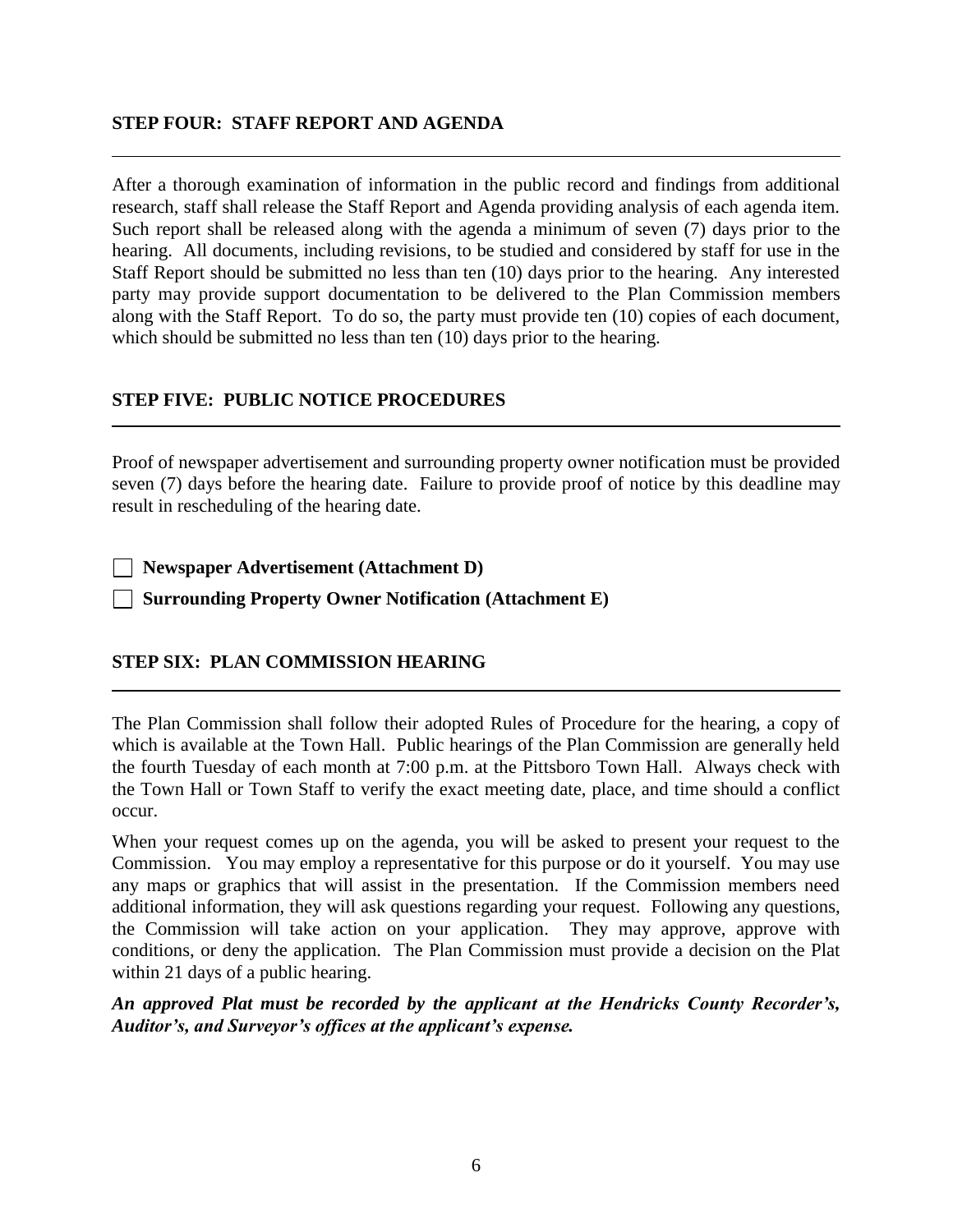## **PLAT APPLICATION**

#### **Please Select One:**

- □ **Major Primary Plat** This Plat lays out the overall development in its entirety. *All commercial and industrial development requires a Major Primary Plat.*
- □ **Major Secondary Plat** This follows the Primary Plat and is the actual division of the land for sale and development. *This is for developments pursued in phases.*
- $\Box$  **Minor Residential Plat** This is for the division of a single tract of land into four (4) or less residential tracts.
- □ **Minor Agricultural Plat** This is for the division of an agricultural tract into two agricultural tracts. *Minor Agricultural Plats do NOT require a hearing of the Plan Commission.*
- □ **Plat Amendment** This is to modify an existing, recorded plat.

#### **1. Applicant(s)**

| Check One: | $\Box$ Owner | $\Box$ Agent<br>$\Box$ Lessee | Contract Purchaser |        | $\Box$ Other: |
|------------|--------------|-------------------------------|--------------------|--------|---------------|
| Name:      |              |                               |                    |        |               |
| Address:   |              |                               |                    |        |               |
| Phone:     |              | Fax:                          |                    | Email: |               |

#### **2. Property Owner(s)**

If Applicant is not the Owner, attach completed **Attachment A: Affidavit of Ownership**

| Check if owner and applicant are same party. |      |        |  |
|----------------------------------------------|------|--------|--|
| Name:                                        |      |        |  |
| Address:                                     |      |        |  |
| Phone:                                       | Fax: | Email: |  |

#### **3. Applicant's Contact Person, Attorney, and/or Project Engineer/Surveyor (if any)**

Any persons identified within this section are authorized to act on behalf of the petitioner.

| Check One: | $\Box$ Attorney | $\Box$ Agent | $\Box$ Engineer | $\Box$ Surveyor | $\Box$ Other: |
|------------|-----------------|--------------|-----------------|-----------------|---------------|
| Name:      |                 |              |                 |                 |               |
| Address:   |                 |              |                 |                 |               |
| Phone:     |                 | Fax:         |                 | Email:          |               |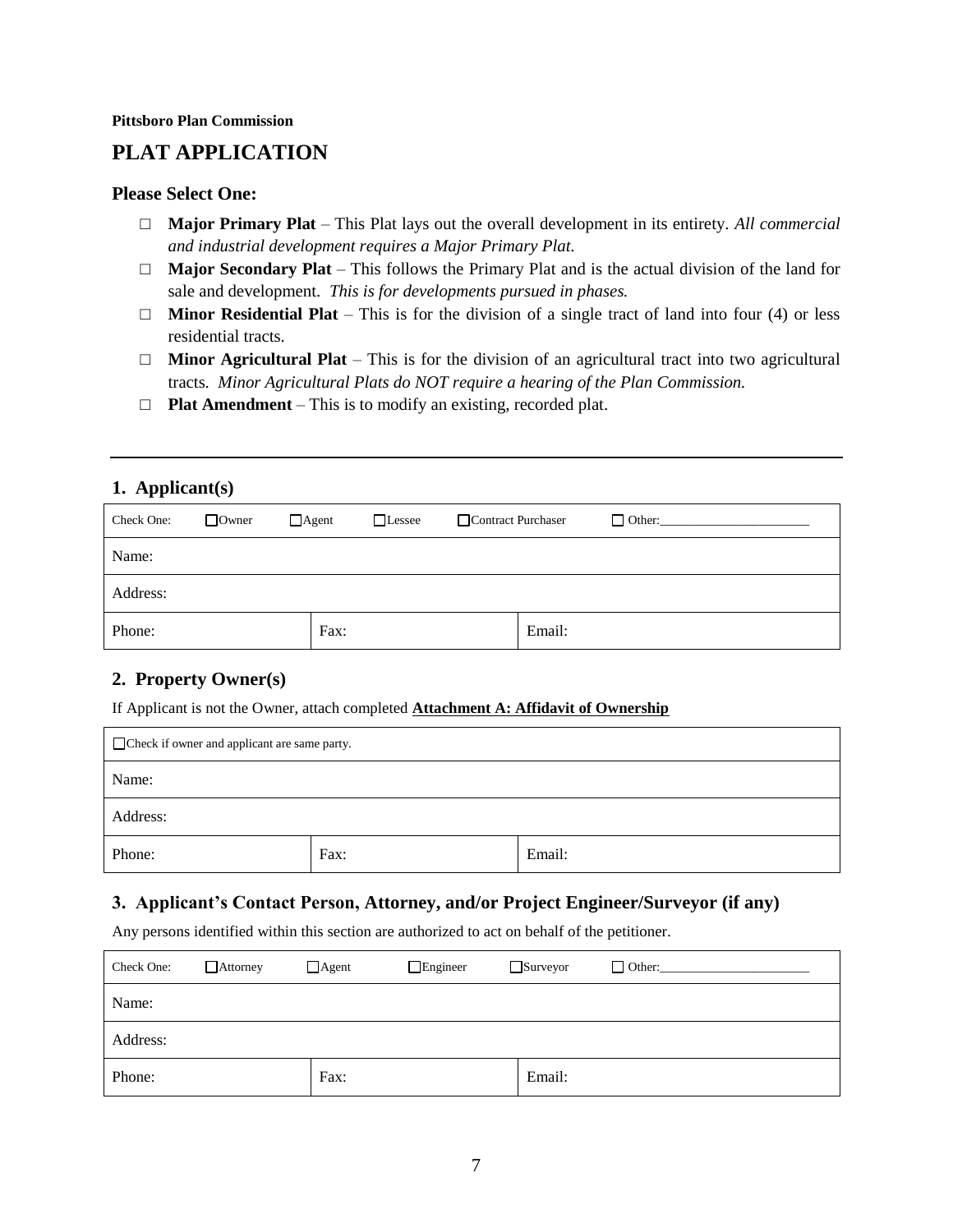| Check One: | $\Box$ Attorney | $\Box$ Agent | $\Box$ Engineer | $\Box$ Surveyor | $\Box$ Other: |
|------------|-----------------|--------------|-----------------|-----------------|---------------|
| Name:      |                 |              |                 |                 |               |
| Address:   |                 |              |                 |                 |               |
| Phone:     |                 | Fax:         |                 | Email:          |               |

## **4. Site Information**

If only part of a parcel is requested for the Zoning Amendment, then write "PART" after the Tax Parcel Identification Number(s).

| Tax Parcel Identification Number(s):                                                          |
|-----------------------------------------------------------------------------------------------|
| Address: (Number and Street):                                                                 |
| Address: (City, Zip Code, State):                                                             |
| If no address, please provide a general street location from the closest street intersection: |

## **5. Plat Information**

| Current Use<br>$\Box$ Agriculture<br>$\Box$ Residential<br>of Property: | $\Box$ Commercial<br>$\Box$ Industrial |  |  |  |
|-------------------------------------------------------------------------|----------------------------------------|--|--|--|
| Zoning District:                                                        | Comprehensive Plan Designation:        |  |  |  |
| Name of Subdivision (major plat only):                                  |                                        |  |  |  |
| Annexation Proposed: $\Box$ Yes $\Box$ No                               | Project Area (acres):                  |  |  |  |
| Proposed number of lots:                                                | Proposed number of entrances/exits:    |  |  |  |
| Public Utility upgrades proposed: $\Box$ Yes $\Box$ No                  | Overlay District (if applicable):      |  |  |  |